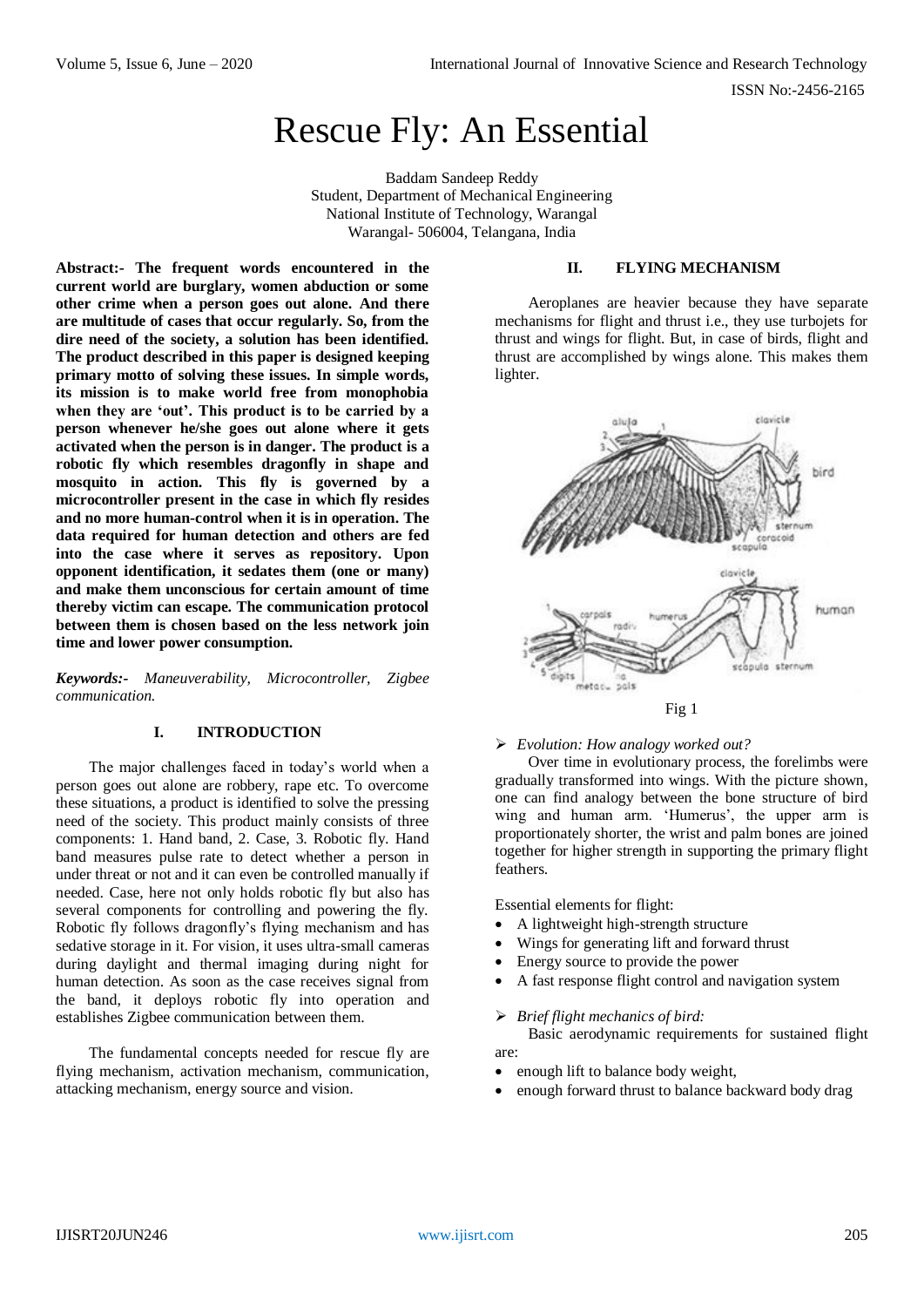ISSN No:-2456-2165

As the wings of birds have to generate both lift and thrust, their motions, and forces on them which arise due to interaction with the air, are much more complex to analyse and quantify than on aircraft. The main aim in applying mechanical principles to bird flight is to relate the forces acting during flight to parameters such as wing dimensions and total weight.

The amount of lift (L) and drag (D) generated by the motion of a wing through the air depend upon five main factors:

- Wing shape (cross-section as well as planform)
- Angle of attack: Angle between the surface of wing and direction of air stream  $(\alpha)$
- Area of the wing (S)
- Density of the air (r) and its kinematic viscosity (v)
- Velocity of the air stream relative to the wing (V)

*Note: The planform area is the area of the wing as viewed from above the wing, looking along the "lift" direction*

The relationship between these factors can be expressed as:

$$
L=\frac{1}{2}r V^2 SC_L, \qquad D = \frac{1}{2}r V^2 SC_D
$$

where  $C_L$  and  $C_D$  are non-dimensional coefficients which depend upon the properties of the aerofoil section and Reynolds number (representing the ratio of the inertial to the viscous forces).

### *Selection of flying mechanism:*

For this model, 'dragonfly' flying mechanism is preferred because of the following factors:

- High maneuverability
- Greater stabilized trajectory

The main reason behind its maneuverability is the presence of 4 wings. They enable it to quickly change direction, slow down, or accelerate extremely rapidly. The dragonfly uses both pair of wings for greater acceleration and directional changes. It could also conserve energy while hovering by flapping the wings at the same rate but out of phase (Out of phase is maintaining an angle of  $180^\circ$ between front pair and rear pair).

*The difference between the trajectory accomplished by a great skua (very large bird), a seagull (large bird) and a dragonfly.*



Image Source:

Micael S. Couceiro, N. M. Fonseca Ferreira, and J. A. Tenreiro Machado, Modelling and Control of a Dragonfly-Like Robot

The mechanism of flying for dragonfly is entirely different from that of two-winged insects. It's quite complex for analysing the fluid flow. In simple words, it can be understood as counter-stroking in most of the cases. At a stage during flight, front pair of wings flaps down leading to formation of vortex thereby a high air flow rate occurs on the top of rear pair of wings which increases lift (as in case of aerofoil). An almost steady lift is created making different states, downstroke and upstroke indistinguishable.

# *Turbulence vs Dragonfly*

In case of aeroplanes, they make use of aerofoil shaped wings to create more flow on the top compared to bottom so that lift occurs because of Bernoulli's principle. Here, they need a smooth flow of air above and below the wings. A small turbulence can be disastrous. But, that's not the case for dragonfly where it augments lift by creating turbulence. There are many other flying organisms which use the same principle of vortex formation but dragonfly is a basic version of it.

Wing loading: W = Weight supported by wings S= Surface area of wings Then, W/S is termed as 'wing loading factor'

# **III. ACTIVATION MECHANISM**

In this proposed model, Hand band which is fastened on wrist activates microcontroller. Microcontroller further activates Rescue fly which performs its duty. Microcontroller can be activated through two modes. One is manual mode and the other, automatic mode.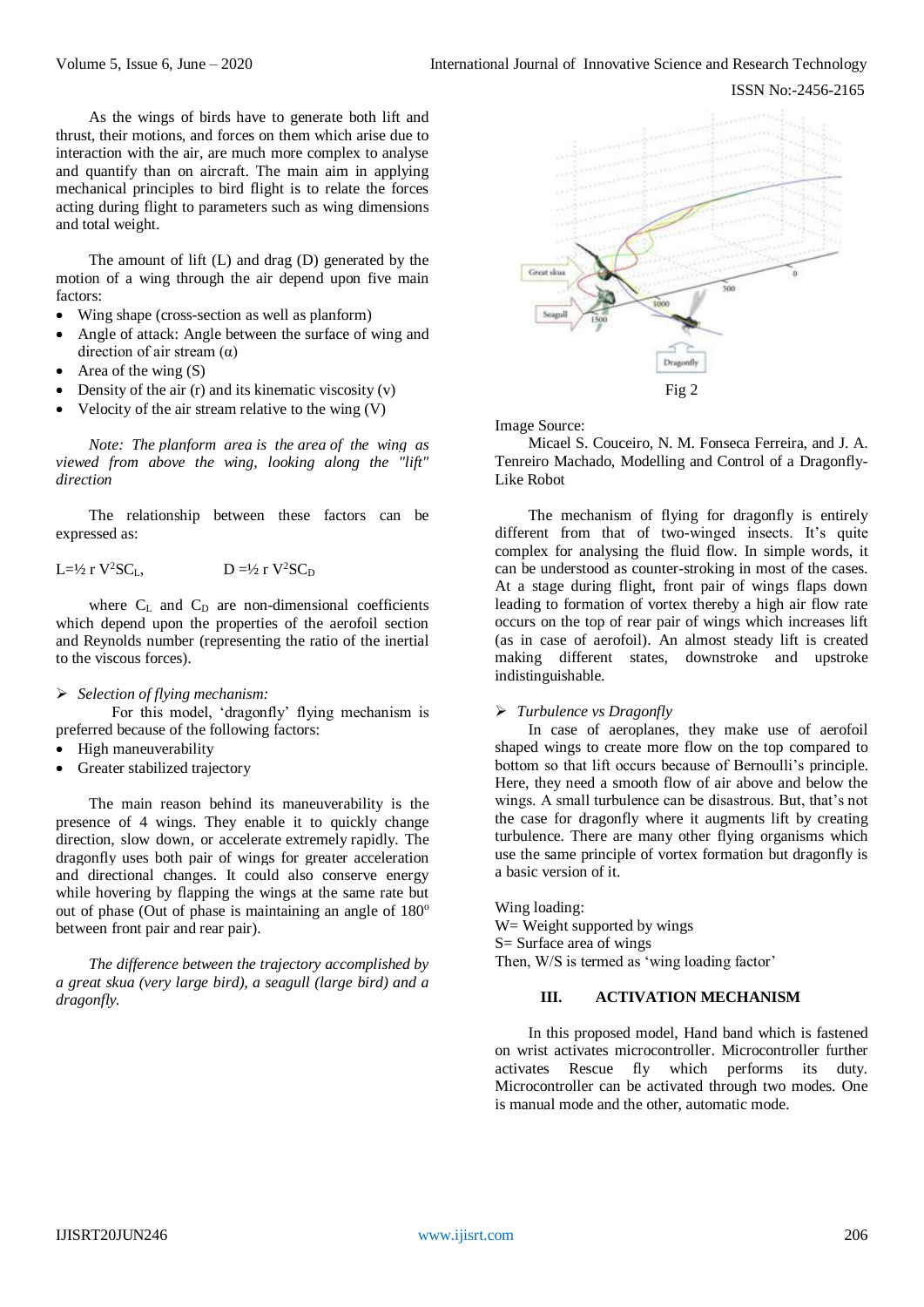#### ISSN No:-2456-2165

In automatic mode, band uses light absorbing property of haemoglobin for measuring pulse rate. Band has optical heart rate sensor inbuilt in it. The sensor has LED which projects green light on the skin and has photodetector which measures quantity of reflected light. The light that is not absorbed by the tissue beneath the skin is reflected back

to the photodetector which generates electric signal, then converts from analog to digital signal. Eventually, it measures the changes to calculate pulse rate. If pulse rate crosses a particular threshold limit, then sends a signal to microcontroller thereby fly gets activated.



Fig 3:- showing contraction and expansion of blood vessel

In case of contraction, less amount of RBC (has haemoglobin inside it) enter the blood vessel, which results more amount of reflected light whereas in expansion more amount of RBC results less amount of reflected light.

# **IV. COMMUNICATION**

The devices here communicate each other using Zigbee protocol as shown in architecture. The reasons behind the selection are its features which perfectly accomplish the job. Zigbee standard is specially built for control and sensor networks. Since Wi- Fi may not be possible at every nook and corner, therefore Zigbee serves the purpose.



Fig 4:- Architecture of communication for the model

- *Features of Zigbee:*
- Lower power consumption
- Network range is upto 100 m
- Network join time: upto 30 millisec (for Wi- Fi: upto 3 sec and Bluetooth: upto 10 sec)
- Lower data rates

# *Why not Bluetooth?*

Zigbee aims at automation whereas Bluetooth aims at connectivity of mobile devices in the vicinity. Connectivity range for Zigbee is 3 times more compared to that of Bluetooth. Zigbee consumes low power, uses lower data transfer rates while Bluetooth consumes high power, uses higher data transfer rates. Moreover, network join time for Zigbee is very less compared to that of Bluetooth which differentiates a lot.

# **V. ATTACKING MECHANISM**

As of now there are no drugs that can cause instant unconsciousness because any drug which is injected has to travel from the given site to brain. So, there is certain amount of time before it shows its effect and this cannot be avoided but may overcome in near future. Drugs like flunitrazepam and ketamine may not be instant but cause rapid unconsciousness. These are not fatal in low dosages.

Through the vision of Fly, this controller detects humans through real-time human detection algorithms which it got already pre-trained. Fly carries one of the mentioned sedatives in its repository and injects the opponent upon receiving signal from controller.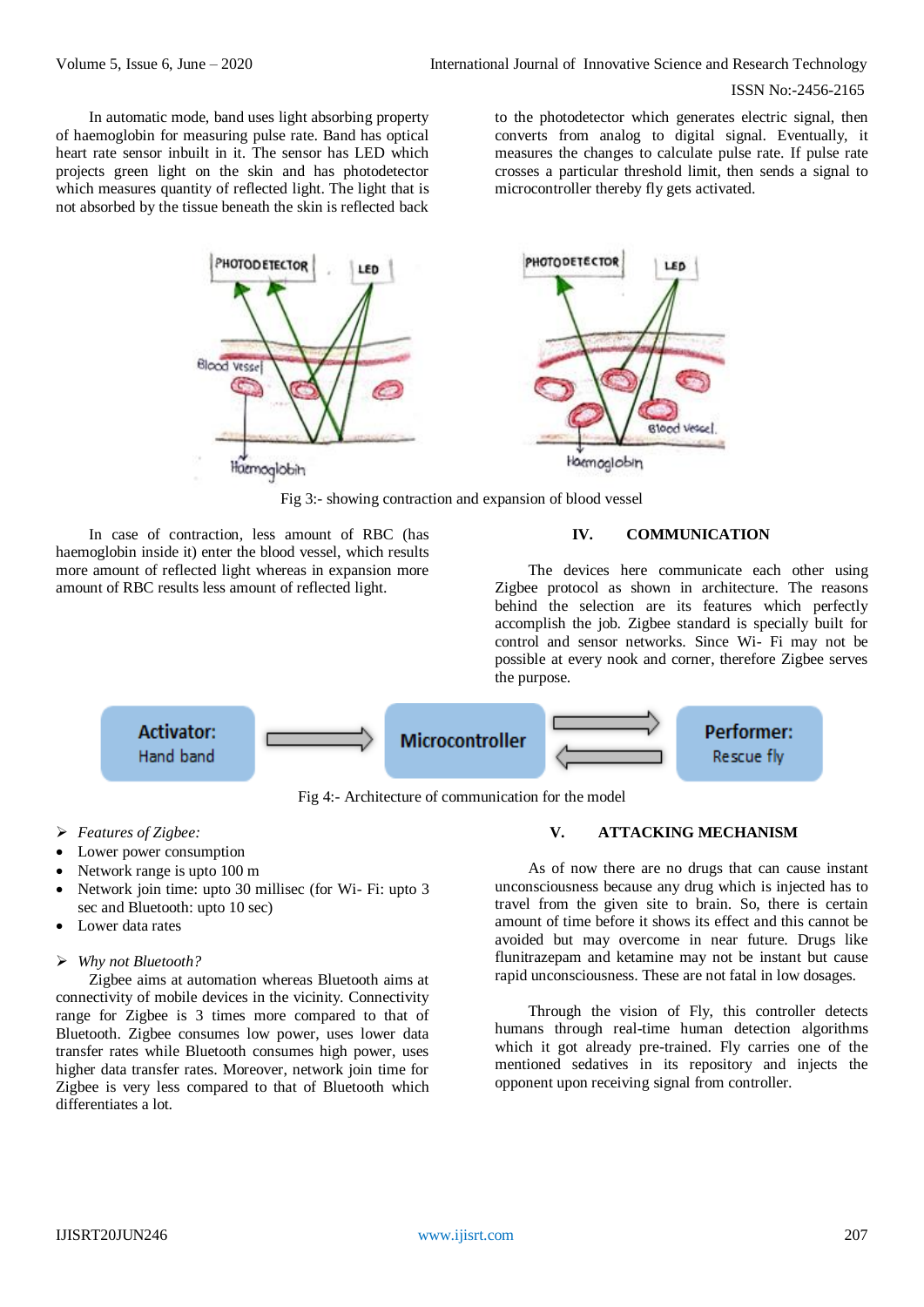ISSN No:-2456-2165

As fly gets signal from its microcontroller, it leaps into operation. By detecting opponent, it attacks by injecting sedative through port B. The beauty of this mechanism lies in the method of injecting as there are no

separate processes for inserting and releasing the sedative. This reduces the time of injection or simply it is 'rapid injection'.



Fig 5:- showing injection mechanism at the start and end of injection process

# *Working of injection mechanism:*

Once the opponent is detected, Fly inserts needle on exposed surface of skin and rests on land 'S'. This land 'S' goes on moving upon insertion until it reaches rigid end 'R'. In this process, the block pushes spring behind it forcing the sedative into its ports 'C'. The amount of sedative injected is the amount of space the block displaced which is 'x' ml space. Therefore, the volume of injection is shown as 'x' ml space. And this 'x' ml space depends on type of sedative.

After the injection process is done, the block returns to its original position with the aid of return spring thereby refilling the sedative space through port A.



Image Source:

https://www.techsciresearch.com/blog/manufacturinglithium-ion-batteries/29.html

# **VI. ENERGY SOURCE**

In this model, the primary requirement for battery is its energy density. Thanks to Stanley Whittingham, John B. Goodenough and Akira Yoshino for their great contribution in the field of Lithium-ion batteries. Compared to all batteries present in the current domain, Cobalt lithium-ion battery has highest energy density of approximately 165 Wh/Kg. The pros and cons of this battery are:

- *Advantages:*
- High energy density (165 Wh/kg)
- Lighter design
- Low self-discharge and longer shelf life
- Lower memory effect
- Quick charging
- *Disadvantages:*
- Relatively short life span (among Li-ion's)
	- Low thermal stability
- Limited load capabilities

# **VII. VISION**

The proposed system uses camera mounted on fly for human detection during daylight and thermal imaging during night. For identification, human detection and motion analysis algorithms run inside it as it captures the scene. This algorithm searches for humans in the image by matching its edge features to a database of templates of human images. Since fly is airborne, it further needs stabilization algorithm to run simultaneously. During nights, thermal imaging concept is used where it projects near infrared band of infrared light which ranges from 0.75 to 1.4µm.